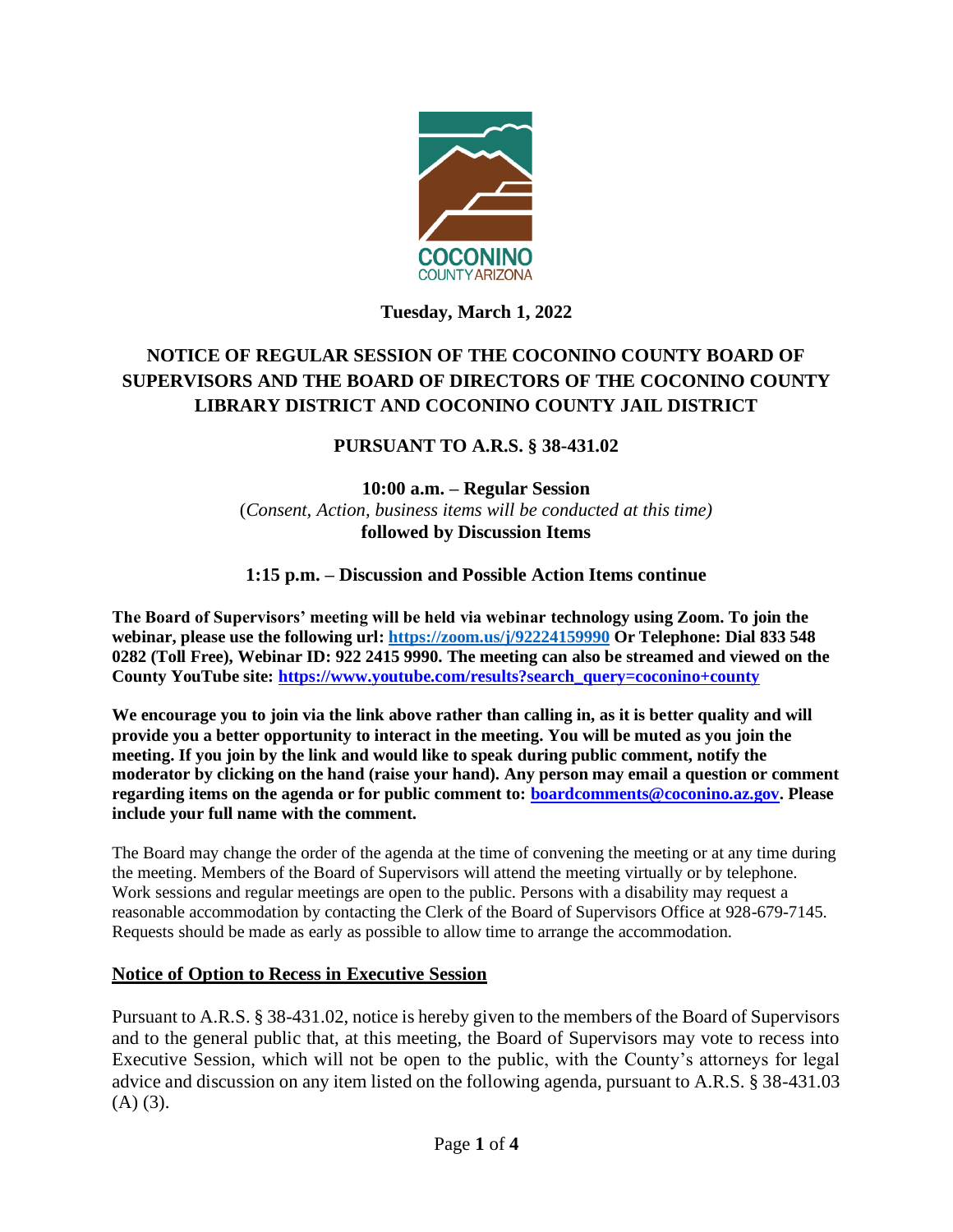### **Call to the Public for items not on the Agenda**

After the pledge of allegiance, the Chairman will call on members of the public to speak on any item or area of concern not listed on the agenda. Items presented during the Call to the Public portion of the Agenda cannot be acted on by the Board of Supervisors. Individual Supervisors may ask questions of the public, but are prohibited by the Open Meeting law from discussing or considering the item among themselves until the item is officially placed on the Agenda. Individuals are limited in their presentations.

## **Consent Agenda**

All matters under Consent Agenda are considered by the Board of Supervisors to be routine and will be enacted by a single motion. If discussion is desired on any particular consent item that item will be removed from the consent agenda and will be considered separately.

## **Call to Order:**

### **Pledge of Allegiance:**

#### **Call to the Public:**

#### **Board of Supervisors Consent Agenda:**

1. Consideration and possible action to ratify and/or approve warrants, electronic fund transfers, and other payments as listed on the agenda. An itemized list of the below-numbered claims is filed in the official records of the Coconino County Board of Supervisors.

| Run Date   | Warrant Numbers               | Computer Register Totals |
|------------|-------------------------------|--------------------------|
| 02/17/2022 | EFT - 14427 - 14487           | \$1,706,374.33           |
| 02/17/2022 | $Check - 92203506 - 92203588$ | \$321,868.81             |

- 2. Consideration and possible action to approve the appointment of Nicole Honanie to serve as Limited Appointment Deputy Clerk of the Board to accept legal service on behalf of the County in the Clerk's absence. **Board of Supervisors**
- 3. Consideration and possible action to approve an extension of an existing contract with The Justice Management Institute to extend administrative and technical services for the Coconino County Criminal Justice Coordinating Council (CJCC), with the cost of an additional \$41,355 upon completion of the amended term of the agreement. **County Manager**
- 4. Consideration and possible action to approve a Fiscal Year 2022 (FY22) mid-year budget amendment and transfer from General Fund to the Williams Constable fund in the amount of \$1,700 for operational expenses. **Courts**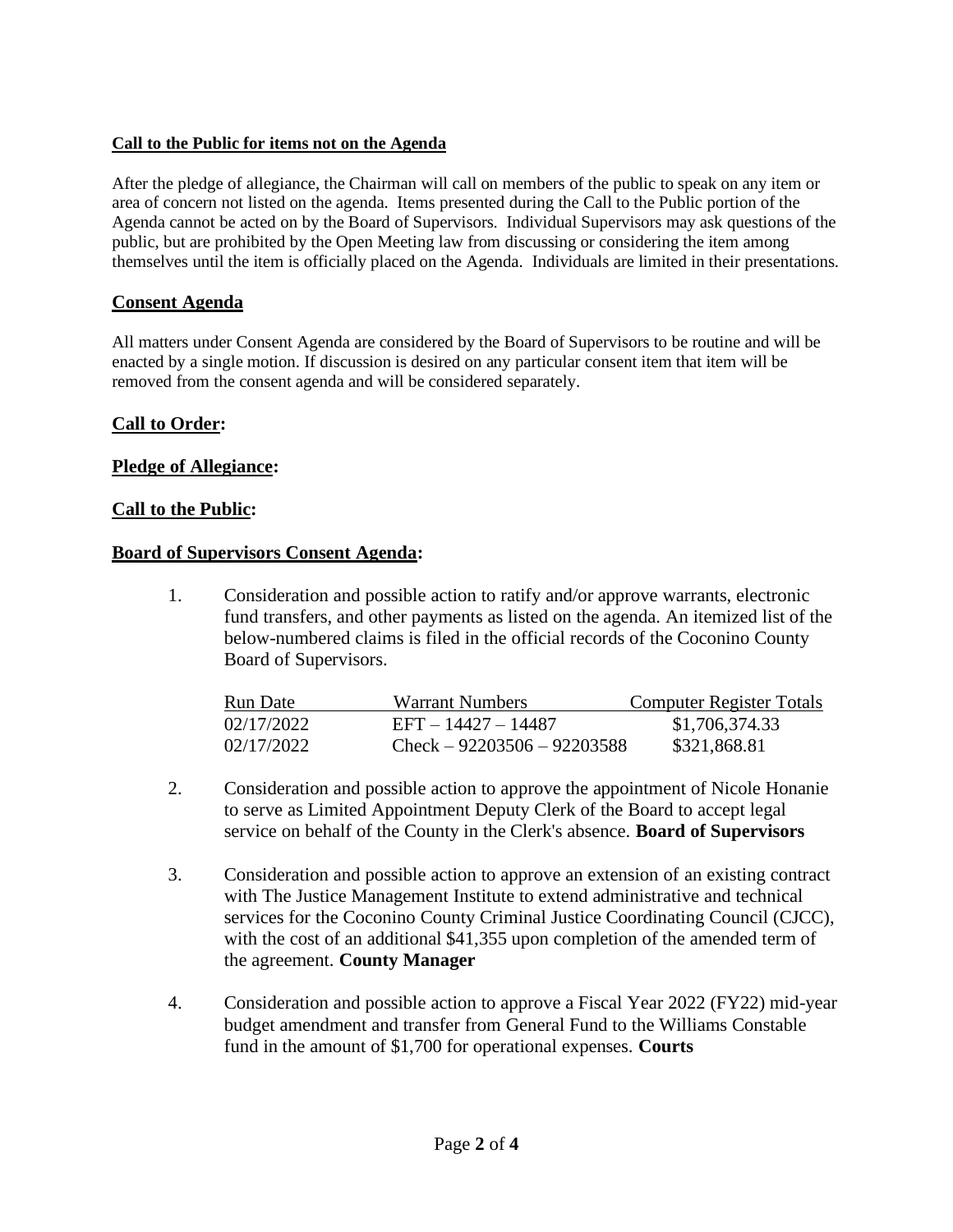- 5. Consideration and possible action to approve Resolution 2022-06, designating the Polling Places and Vote Centers to be used for the May 17, 2022 Special Election. **Elections**
- 6. Consideration and possible action to approve Resolution 2022-07, approving the appointment of Election Poll Workers for the May 17, 2022, Special Election. **Elections**
- 7. Consideration and possible action to approve an Independent Contractor Agreement with Runbeck Elections Services, under the Strategic Alliance for Volume Expenditure Intergovernmental Agreement, with Coconino County Elections, for the period of one year to provide ballot printing and mailing services for Coconino County. **Elections**
- 8. Consideration and possible action to approve Polling Place Agreements between Coconino County and various agencies for facilities used as polling locations for the three 2022 **Elections**.
- 9. Consideration and possible action to approve a five-year License Agreement in an amount not to exceed \$350,519.56, by and between Cypress Flagstaff Mall LP as Licensor and Coconino County as Licensee, to use and operate the premises of A08 of the Flagstaff Mall located at 4650 N. Highway 89, Flagstaff, AZ, starting March 1, 2022 through June 30, 2027, and recurring costs for phone, internet, and daily custodial services are estimated at \$2,410.00 monthly. **Facilities**
- 10. Consideration and possible action to approve Resolution 2022-05, approving an extension of the Declaration of Rabies Quarantine originally approved on November 02, 2021 through February 2, 2022, to be extended through June 30, 2022. **Health and Human Services**
- 11. Consideration and possible action to approve Resolution 2022-08, approving an Intergovernmental Agreement with the City of Williams for ten years to use the Williams Senior Center to provide senior nutrition, and social service programs. **Health and Human Services**

## **Discussion Items:**

## *The Board will resolve as the County Library District Board of Directors.*

12. Presentation and discussion regarding the Flagstaff City - Coconino County Public Library's general update and plan to replace the BookMobile with Library Vending Machines and new opportunities for libraries. **County Manager**

*The Board will resolve as the Board of Supervisors.*

## **BREAK**